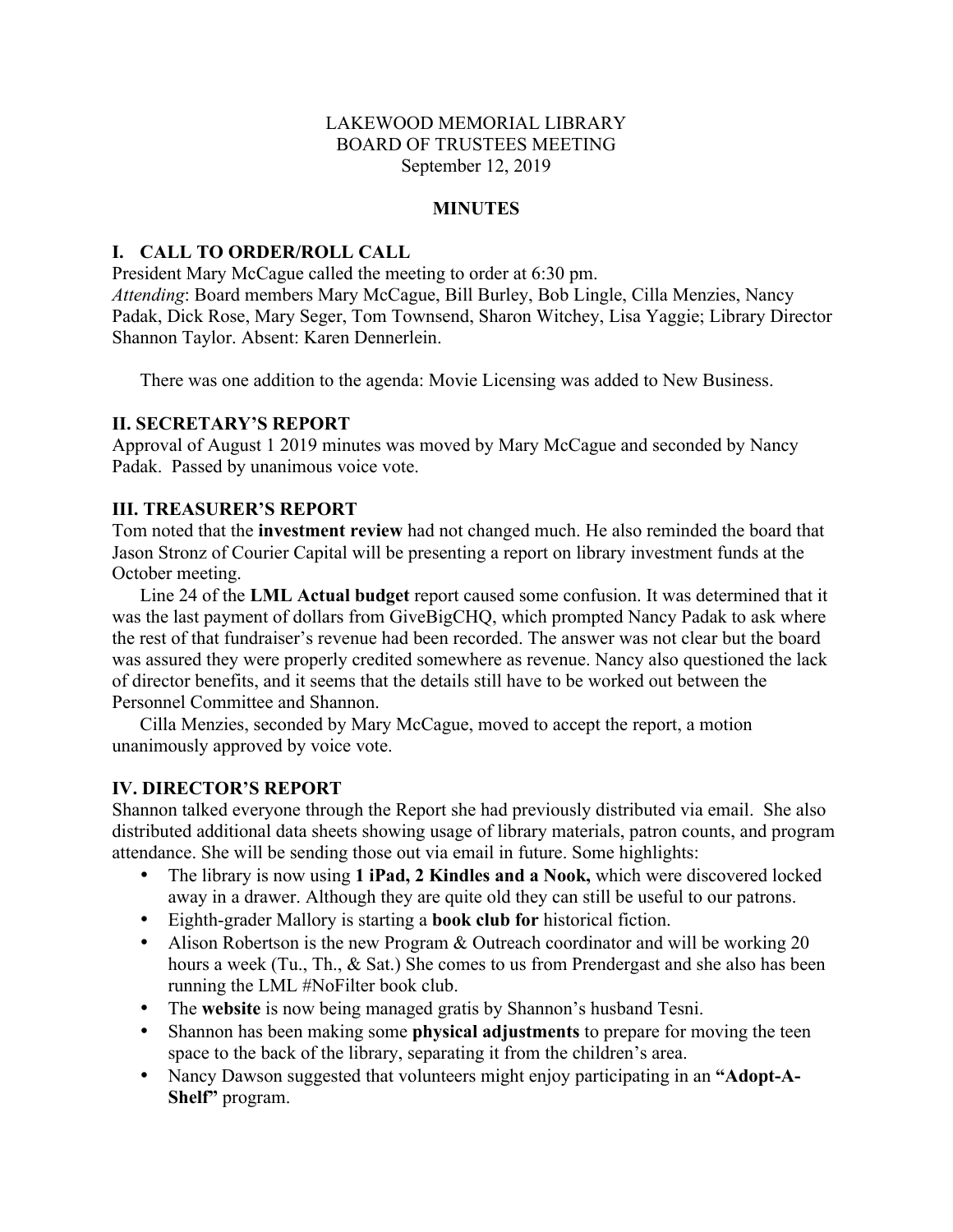• Shannon is reaching out to **Striders** to set up mentoring. She also wants to meet with the **tech audit committee.**

Shannon said that the library needs at least one **diaper changing station**. She had researched some online options. Bill Burley recommended seeing if there is a local source that might also include professional installation in their services. Lisa Yaggie made a motion to authorize the expenditure of up to \$400 for a changing station, not including installation. Mary McCague seconded and all approved via voice vote.

The next topic involved possible purchase of **new furniture for the future teen space and for the "cosy corners"** that the library notably lacks. It was suggested the reading corners might be an appropriate use for \$4,000+ donated in memory of Caryl VanderMolen, and that Lakewood Furniture might be a source for that type of furniture, although not so much for the teen space. Tom emphasized that "we do have funds" and that a wish list for these furnishings should be developed first. Then we can discuss how to fund them.

Shannon told the board that the **CCLS currently relies on voluntary pledges for its Overdrive system, and that LML pledges one of the lowest amounts of all 38 libraries**: just \$300 a year. All of this was news to those present. The board informally agreed to at least double our pledge to \$600 and Nancy Padak said she would find more about this issue.

Finally, Shannon reported that Addy would like to start **an LGBTQ+ book club**, Books from Stonewall. Apparently, such initiatives can lead to a backlash from some community members. The board was impressed by the effort Addy had put into developing a list of books for 2020 and all agreed that she should move forward with the club.

### **V. STANDING COMMITTEE REPORTS**

#### **A. Library Development Committee**

**a. Fall Fundraiser.** Mary Seger had previously circulated via email **an attendance spreadsheet** showing responses to this year's event, which are lagging behind those of the previous two years. She strongly urged everyone to look at the names of those who had not responded and to follow up with folks they knew. Regardless, it is highly unlikely we will approach the 100 attendance figure of the past two years, and it will be 75 at best.

She also again stated her concern that she was the only one who had measured the patio for the **10 x 20 tent** we have ordered for the event. She hoped someone else could double check as the tent will be delivered and set up this coming Thursday.

She distributed lists of **silent auction** items, stating how pleased the committee was with the donations they had received. She mentioned in particular the tremendous response from Chautauqua Avenue merchants for the "Shop Chautauqua Avenue" basket – such a great response that two baskets would be needed. She also encouraged board members to push friends to see the print which will be raffled off at the fundraiser.

#### **B. Marketing/Publicity Committee**

No report.

#### **C. Personnel Committee**

There was no official report, just an informal discussion of the timing for Shannon's request for 259 funds for 2020. It was determined that she should submit her request to the school board in December in order to receive funding in January.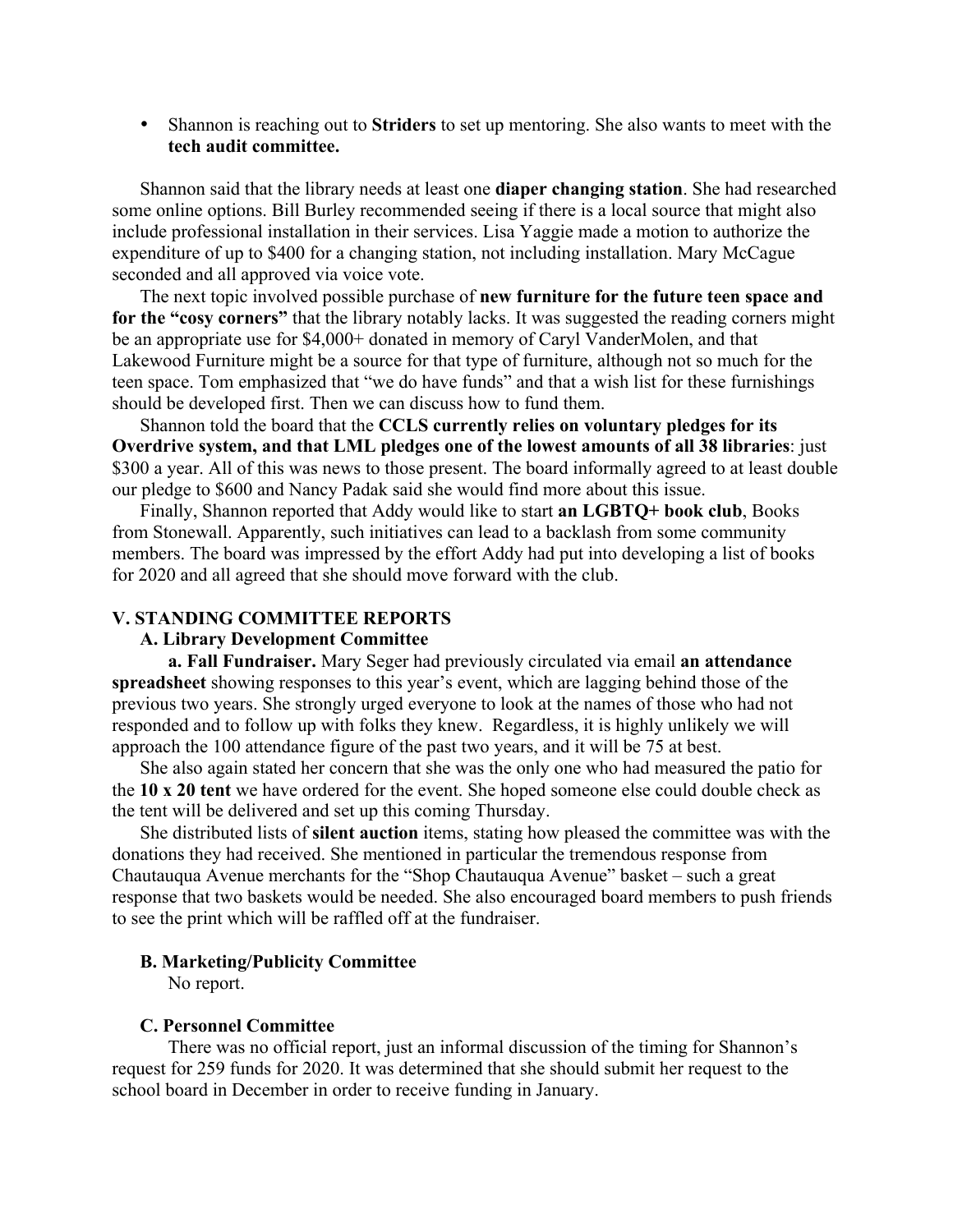### **D. Grounds and Facilities Committee**

Dick first reported about the **neighbor's tree limbs overhanging the library roof** and solar panels. Although the neighbor had previously had trees trimmed on his property before being aware of the library problem, he was happy to have the tree trimmer return and take care of the limbs and did not ask for any reimbursement. It turns out he is a library patron. It was agreed that Shannon should formally thank these neighbors for being so considerate and generous and invite them to the fundraiser.

**a. The terrace is finished.** However, Dick is not happy with the quality of the trellis staining work. He thinks it is blotchy due to uneven absorption of the stain and that it needs another coat. He intends to withhold the final \$5,000 payment due to Jason until the work is completed satisfactorily.

 **b. Churchill Memorial**. Cilla reported that Robert Churchill had called her to thank the library board for its patience and that he and his family are close to organizing an event to dedicate the memorial structure. They plan to invite all who donated in Will's memory and to hold the dedication on a Saturday or Sunday morning, providing light refreshments. Shannon asked if the library will need to be open for restrooms and that is a possibility.

Cilla also talked about the **loose stones** filling the open spaces. They need to be there for drainage but they are certainly an attractive nuisance for small children. It is an issue we need to deal with.

### **E. Strategic Planning Committee**

No report.

## **VI. OLD BUSINESS**

## **A. Fire Alarm Panel**

Already addressed in Director's Report.

#### **B. Library card sign ups**

Already addressed in Director's Report.

## **VII. NEW BUSINESS**

#### **A. Sexual Harassment Training**

All staff and board members are required to complete the training and provide documentation that they have done so to Shannon by October 9. All the pertinent information was sent to board members via email prior to the meeting. Staff will receive additional pay for the time it takes to complete the training.

## **B. CCLS Annual Meeting**

Two representatives from each of the system libraries may attend the event on October 9 for free. LML's reps will be Shannon and Mary McCague.

#### **C. Software license renewal**

Shannon is unable to find records of which LML software licenses have been renewed and when the next renewal is due. They are all on different renewal calendars. She was urged to contact Mike Jones at CCLS to see if he could provide any guidance.